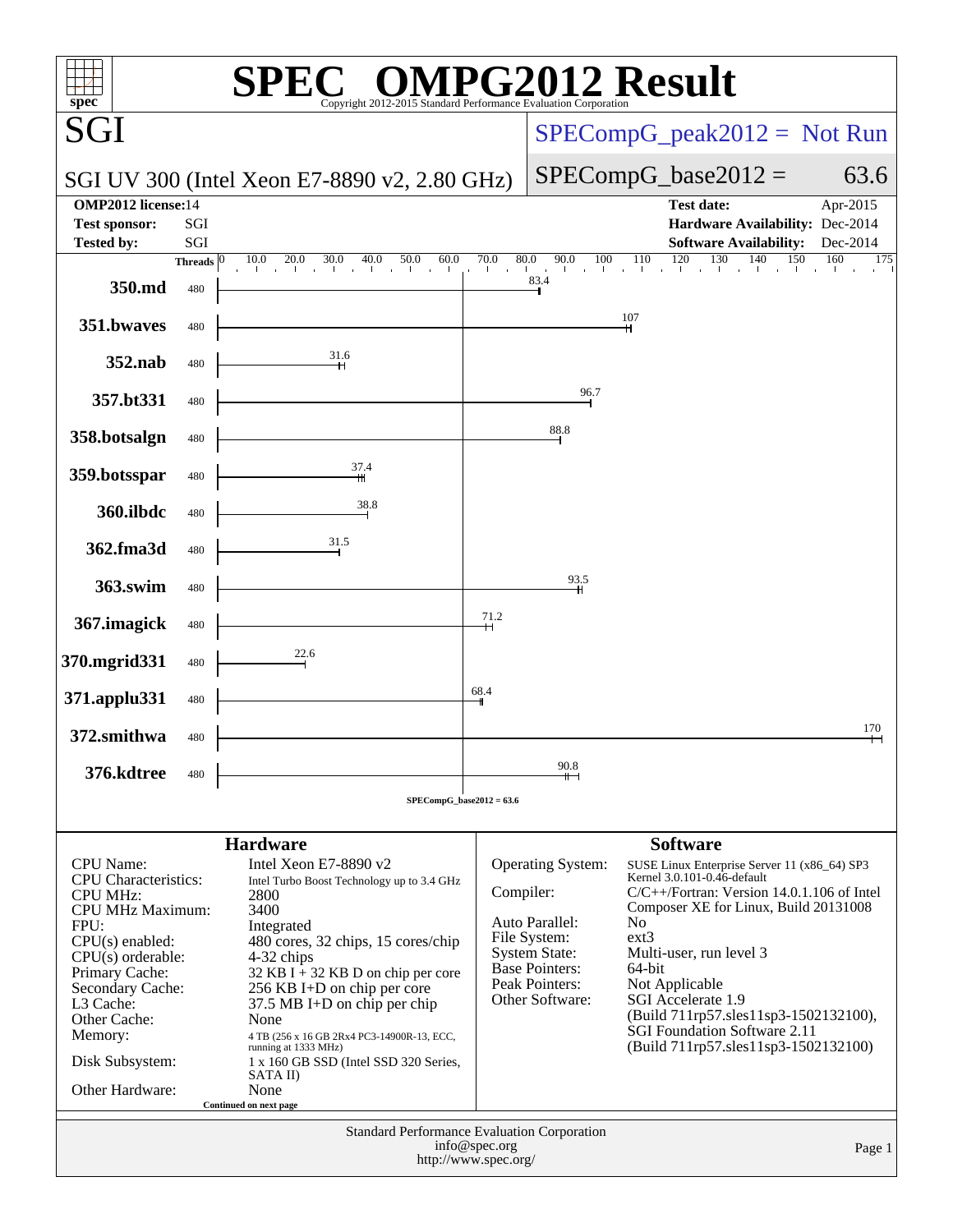# **[SPEC OMPG2012 Result](http://www.spec.org/auto/omp2012/Docs/result-fields.html#SPECOMPG2012Result)**

 $SPECompG_peak2012 = Not Run$  $SPECompG_peak2012 = Not Run$ 

 $SPECompG_base2012 = 63.6$  $SPECompG_base2012 = 63.6$ 

#### SGI UV 300 (Intel Xeon E7-8890 v2, 2.80 GHz)

**[OMP2012 license:](http://www.spec.org/auto/omp2012/Docs/result-fields.html#OMP2012license)**14 **[Test date:](http://www.spec.org/auto/omp2012/Docs/result-fields.html#Testdate)** Apr-2015

SGI

**[Tested by:](http://www.spec.org/auto/omp2012/Docs/result-fields.html#Testedby)** SGI SOLUTE: SGI SOFtware Availability: Dec-2014 [Base Threads Run:](http://www.spec.org/auto/omp2012/Docs/result-fields.html#BaseThreadsRun) 480

[Minimum Peak Threads:](http://www.spec.org/auto/omp2012/Docs/result-fields.html#MinimumPeakThreads) --[Maximum Peak Threads:](http://www.spec.org/auto/omp2012/Docs/result-fields.html#MaximumPeakThreads) --

# **[Test sponsor:](http://www.spec.org/auto/omp2012/Docs/result-fields.html#Testsponsor)** SGI **[Hardware Availability:](http://www.spec.org/auto/omp2012/Docs/result-fields.html#HardwareAvailability)** Dec-2014

| <b>Results Table</b> |  |
|----------------------|--|
|                      |  |

|                  | <b>Base</b> |                 |       |                |       | <b>Peak</b>    |       |  |                        |              |                                                                                                          |              |                |              |
|------------------|-------------|-----------------|-------|----------------|-------|----------------|-------|--|------------------------|--------------|----------------------------------------------------------------------------------------------------------|--------------|----------------|--------------|
| <b>Benchmark</b> |             | Threads Seconds | Ratio | <b>Seconds</b> | Ratio | <b>Seconds</b> | Ratio |  | <b>Threads Seconds</b> | <b>Ratio</b> | <b>Seconds</b>                                                                                           | <b>Ratio</b> | <b>Seconds</b> | <b>Ratio</b> |
| 350.md           | 480         | 55.5            | 83.4  | 55.7           | 83.2  | 55.4           | 83.5  |  |                        |              |                                                                                                          |              |                |              |
| 351.bwaves       | 480         | 42.2            | 107   | 42.3           | 107   | 42.8           | 106   |  |                        |              |                                                                                                          |              |                |              |
| $352$ .nab       | 480         | 124             | 31.4  | 119            | 32.8  | 123            | 31.6  |  |                        |              |                                                                                                          |              |                |              |
| 357.bt331        | 480         | 49.0            | 96.7  | 49.0           | 96.7  | 49.1           | 96.6  |  |                        |              |                                                                                                          |              |                |              |
| 358.botsalgn     | 480         | 48.9            | 88.9  | 49.0           | 88.8  | 49.1           | 88.7  |  |                        |              |                                                                                                          |              |                |              |
| 359.botsspar     | 480         | 139             | 37.9  | 140            | 37.4  | 144            | 36.5  |  |                        |              |                                                                                                          |              |                |              |
| $360$ .ilbdc     | 480         | 91.7            | 38.8  | 91.7           | 38.8  | 91.5           | 38.9  |  |                        |              |                                                                                                          |              |                |              |
| 362.fma3d        | 480         | 121             | 31.4  | 121            | 31.5  | 120            | 31.6  |  |                        |              |                                                                                                          |              |                |              |
| $363$ .swim      | 480         | 48.5            | 93.4  | 48.4           | 93.5  | 47.9           | 94.5  |  |                        |              |                                                                                                          |              |                |              |
| 367.imagick      | 480         | 98.7            | 71.3  | 98.7           | 71.2  | 101            | 69.5  |  |                        |              |                                                                                                          |              |                |              |
| 370.mgrid331     | 480         | 196             | 22.6  | 195            | 22.6  | 196            | 22.5  |  |                        |              |                                                                                                          |              |                |              |
| 371.applu331     | 480         | 89.2            | 67.9  | 88.3           | 68.6  | 88.6           | 68.4  |  |                        |              |                                                                                                          |              |                |              |
| 372.smithwa      | 480         | 31.6            | 170   | 31.1           | 172   | 31.6           | 170   |  |                        |              |                                                                                                          |              |                |              |
| 376.kdtree       | 480         | 48.1            | 93.5  | 49.5           | 90.8  | 50.0           | 90.1  |  |                        |              |                                                                                                          |              |                |              |
|                  |             |                 |       |                |       |                |       |  |                        |              | Results appear in the order in which they were run. Bold underlined text indicates a median measurement. |              |                |              |

#### **[Submit Notes](http://www.spec.org/auto/omp2012/Docs/result-fields.html#SubmitNotes)**

The config file option 'submit' was used. For all benchmarks threads were bound to cores using the following submit command: dplace -x2 \$command This binds threads in order of creation, beginning with the master thread on logical cpu 0, the first slave thread on logical cpu 1, and so on. The -x2 flag instructs dplace to skip placement of the lightweight OpenMP monitor thread, which is created prior to the slave threads.

### **[Operating System Notes](http://www.spec.org/auto/omp2012/Docs/result-fields.html#OperatingSystemNotes)**

Transparent Hugepages : Transparent Hugepages are disabled by echo never > /sys/kernel/mm/transparent\_hugepage/enabled

Software Environment: export KMP\_AFFINITY=disabled export KMP\_STACKSIZE=200M

Continued on next page

Standard Performance Evaluation Corporation [info@spec.org](mailto:info@spec.org) <http://www.spec.org/>

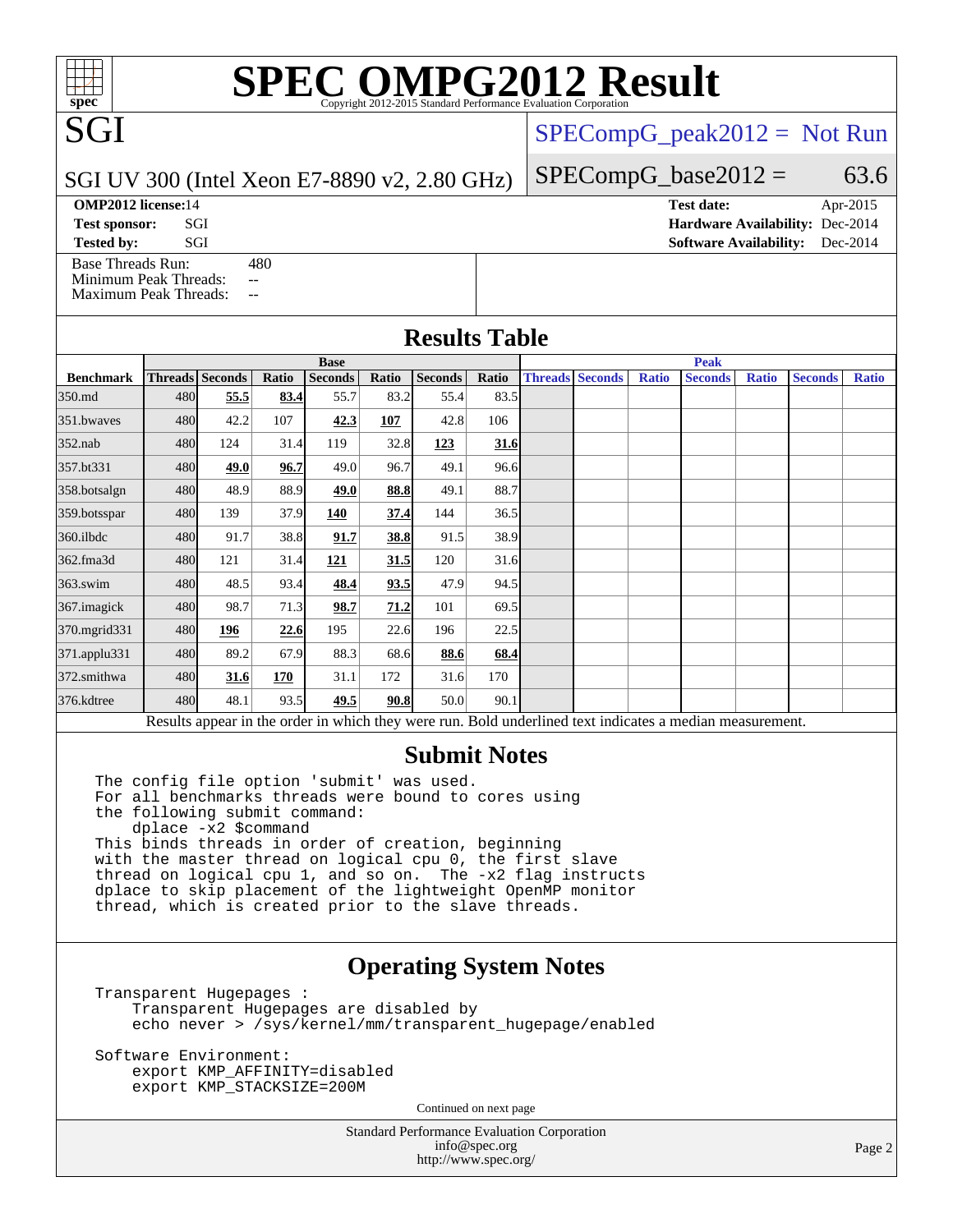

# **[SPEC OMPG2012 Result](http://www.spec.org/auto/omp2012/Docs/result-fields.html#SPECOMPG2012Result)**

 $SPECompG_peak2012 = Not Run$  $SPECompG_peak2012 = Not Run$ 

SGI UV 300 (Intel Xeon E7-8890 v2, 2.80 GHz)

 $SPECompG_base2012 = 63.6$  $SPECompG_base2012 = 63.6$ 

**[OMP2012 license:](http://www.spec.org/auto/omp2012/Docs/result-fields.html#OMP2012license)**14 **[Test date:](http://www.spec.org/auto/omp2012/Docs/result-fields.html#Testdate)** Apr-2015 **[Test sponsor:](http://www.spec.org/auto/omp2012/Docs/result-fields.html#Testsponsor)** SGI **[Hardware Availability:](http://www.spec.org/auto/omp2012/Docs/result-fields.html#HardwareAvailability)** Dec-2014 **[Tested by:](http://www.spec.org/auto/omp2012/Docs/result-fields.html#Testedby)** SGI SOFTWARE AVAILABILITY: Dec-2014

## **[Operating System Notes \(Continued\)](http://www.spec.org/auto/omp2012/Docs/result-fields.html#OperatingSystemNotes)**

 export KMP\_SCHEDULE=static,balanced export OMP\_DYNAMIC=FALSE ulimit -s unlimited

#### **[Platform Notes](http://www.spec.org/auto/omp2012/Docs/result-fields.html#PlatformNotes)**

Intel Hyperthreading set to Disabled BT Mode set to Auto-select

#### **[General Notes](http://www.spec.org/auto/omp2012/Docs/result-fields.html#GeneralNotes)**

372.smithwa (base): "redundant" src.alt was used.

## **[Base Compiler Invocation](http://www.spec.org/auto/omp2012/Docs/result-fields.html#BaseCompilerInvocation)**

[C benchmarks](http://www.spec.org/auto/omp2012/Docs/result-fields.html#Cbenchmarks): [icc](http://www.spec.org/omp2012/results/res2015q2/omp2012-20150414-00063.flags.html#user_CCbase_intel_icc_a87c68a857bc5ec5362391a49d3a37a6)

[C++ benchmarks:](http://www.spec.org/auto/omp2012/Docs/result-fields.html#CXXbenchmarks) [icpc](http://www.spec.org/omp2012/results/res2015q2/omp2012-20150414-00063.flags.html#user_CXXbase_intel_icpc_2d899f8d163502b12eb4a60069f80c1c)

[Fortran benchmarks](http://www.spec.org/auto/omp2012/Docs/result-fields.html#Fortranbenchmarks): [ifort](http://www.spec.org/omp2012/results/res2015q2/omp2012-20150414-00063.flags.html#user_FCbase_intel_ifort_8a5e5e06b19a251bdeaf8fdab5d62f20)

## **[Base Portability Flags](http://www.spec.org/auto/omp2012/Docs/result-fields.html#BasePortabilityFlags)**

 350.md: [-free](http://www.spec.org/omp2012/results/res2015q2/omp2012-20150414-00063.flags.html#user_baseFPORTABILITY350_md_free) 367.imagick: [-std=c99](http://www.spec.org/omp2012/results/res2015q2/omp2012-20150414-00063.flags.html#user_baseCPORTABILITY367_imagick_std_2ec6533b6e06f1c4a6c9b78d9e9cde24)

## **[Base Optimization Flags](http://www.spec.org/auto/omp2012/Docs/result-fields.html#BaseOptimizationFlags)**

[C benchmarks](http://www.spec.org/auto/omp2012/Docs/result-fields.html#Cbenchmarks): [-O3](http://www.spec.org/omp2012/results/res2015q2/omp2012-20150414-00063.flags.html#user_CCbase_f-O3) [-xAVX](http://www.spec.org/omp2012/results/res2015q2/omp2012-20150414-00063.flags.html#user_CCbase_f-xAVX) [-ipo1](http://www.spec.org/omp2012/results/res2015q2/omp2012-20150414-00063.flags.html#user_CCbase_f-ipo_116921c2575d566c213f1dd5e08493d2) [-openmp](http://www.spec.org/omp2012/results/res2015q2/omp2012-20150414-00063.flags.html#user_CCbase_f-openmp) [-ansi-alias](http://www.spec.org/omp2012/results/res2015q2/omp2012-20150414-00063.flags.html#user_CCbase_f-ansi-alias) [-mcmodel=medium](http://www.spec.org/omp2012/results/res2015q2/omp2012-20150414-00063.flags.html#user_CCbase_f-mcmodel_3a41622424bdd074c4f0f2d2f224c7e5) [-shared-intel](http://www.spec.org/omp2012/results/res2015q2/omp2012-20150414-00063.flags.html#user_CCbase_f-shared-intel) [C++ benchmarks:](http://www.spec.org/auto/omp2012/Docs/result-fields.html#CXXbenchmarks) [-O3](http://www.spec.org/omp2012/results/res2015q2/omp2012-20150414-00063.flags.html#user_CXXbase_f-O3) [-xAVX](http://www.spec.org/omp2012/results/res2015q2/omp2012-20150414-00063.flags.html#user_CXXbase_f-xAVX) [-ipo1](http://www.spec.org/omp2012/results/res2015q2/omp2012-20150414-00063.flags.html#user_CXXbase_f-ipo_116921c2575d566c213f1dd5e08493d2) [-openmp](http://www.spec.org/omp2012/results/res2015q2/omp2012-20150414-00063.flags.html#user_CXXbase_f-openmp) [-ansi-alias](http://www.spec.org/omp2012/results/res2015q2/omp2012-20150414-00063.flags.html#user_CXXbase_f-ansi-alias) [-mcmodel=medium](http://www.spec.org/omp2012/results/res2015q2/omp2012-20150414-00063.flags.html#user_CXXbase_f-mcmodel_3a41622424bdd074c4f0f2d2f224c7e5) [-shared-intel](http://www.spec.org/omp2012/results/res2015q2/omp2012-20150414-00063.flags.html#user_CXXbase_f-shared-intel) [Fortran benchmarks](http://www.spec.org/auto/omp2012/Docs/result-fields.html#Fortranbenchmarks): [-O3](http://www.spec.org/omp2012/results/res2015q2/omp2012-20150414-00063.flags.html#user_FCbase_f-O3) [-xAVX](http://www.spec.org/omp2012/results/res2015q2/omp2012-20150414-00063.flags.html#user_FCbase_f-xAVX) [-ipo1](http://www.spec.org/omp2012/results/res2015q2/omp2012-20150414-00063.flags.html#user_FCbase_f-ipo_116921c2575d566c213f1dd5e08493d2) [-openmp](http://www.spec.org/omp2012/results/res2015q2/omp2012-20150414-00063.flags.html#user_FCbase_f-openmp) [-mcmodel=medium](http://www.spec.org/omp2012/results/res2015q2/omp2012-20150414-00063.flags.html#user_FCbase_f-mcmodel_3a41622424bdd074c4f0f2d2f224c7e5) [-shared-intel](http://www.spec.org/omp2012/results/res2015q2/omp2012-20150414-00063.flags.html#user_FCbase_f-shared-intel)

> Standard Performance Evaluation Corporation [info@spec.org](mailto:info@spec.org) <http://www.spec.org/>